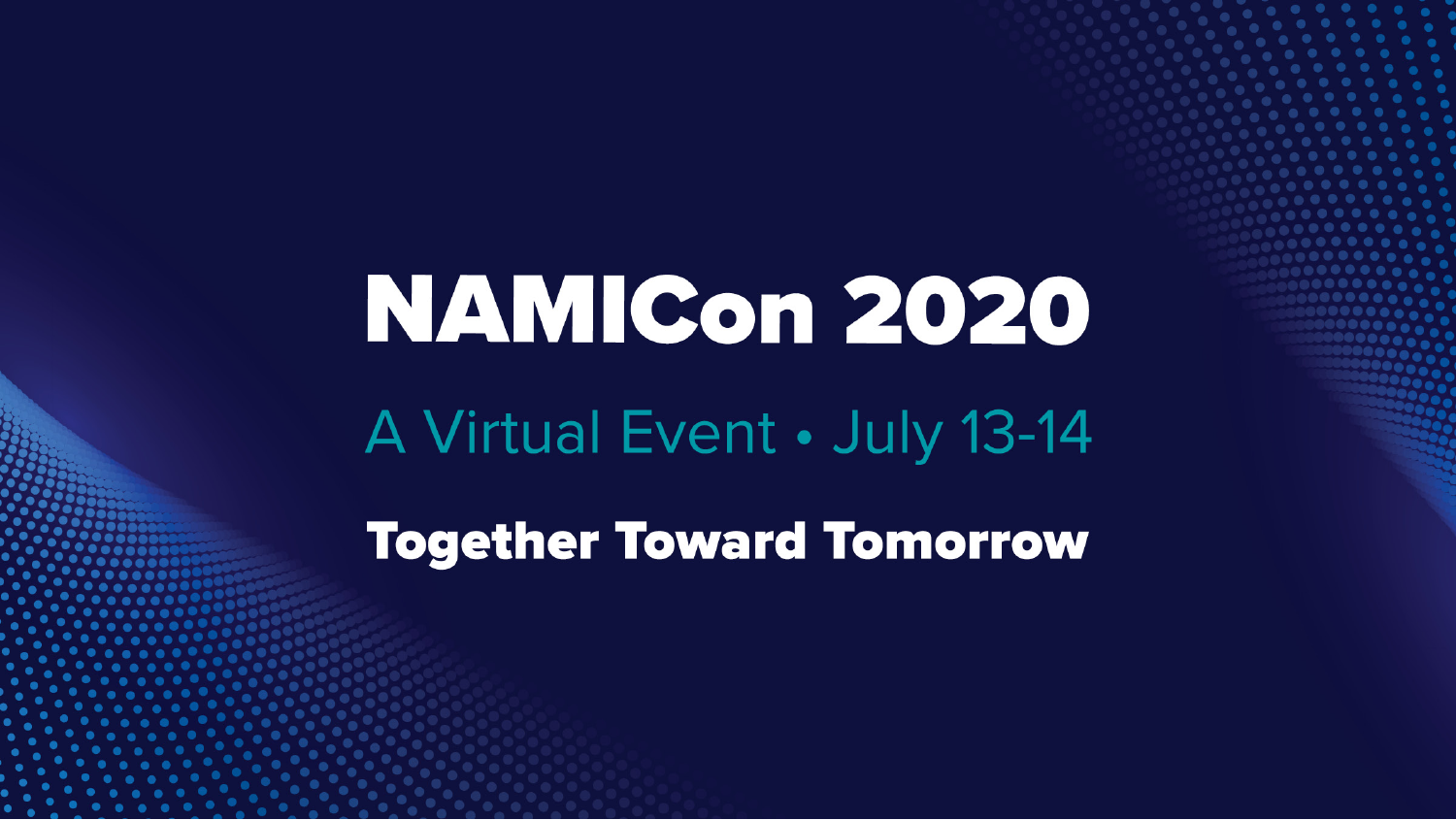The View from D.C: NAMI's Federal Legislative and Policy Update

> **Jennifer Snow, M.P.A, B.S.P.H. Director of Public Policy, NAMI Andrew Sperling, J.D. Director of Legislative Affairs, NAMI**



#### **NAMICon 2020**

A Virtual Event • July 13-14

**Together Toward Tomorrow**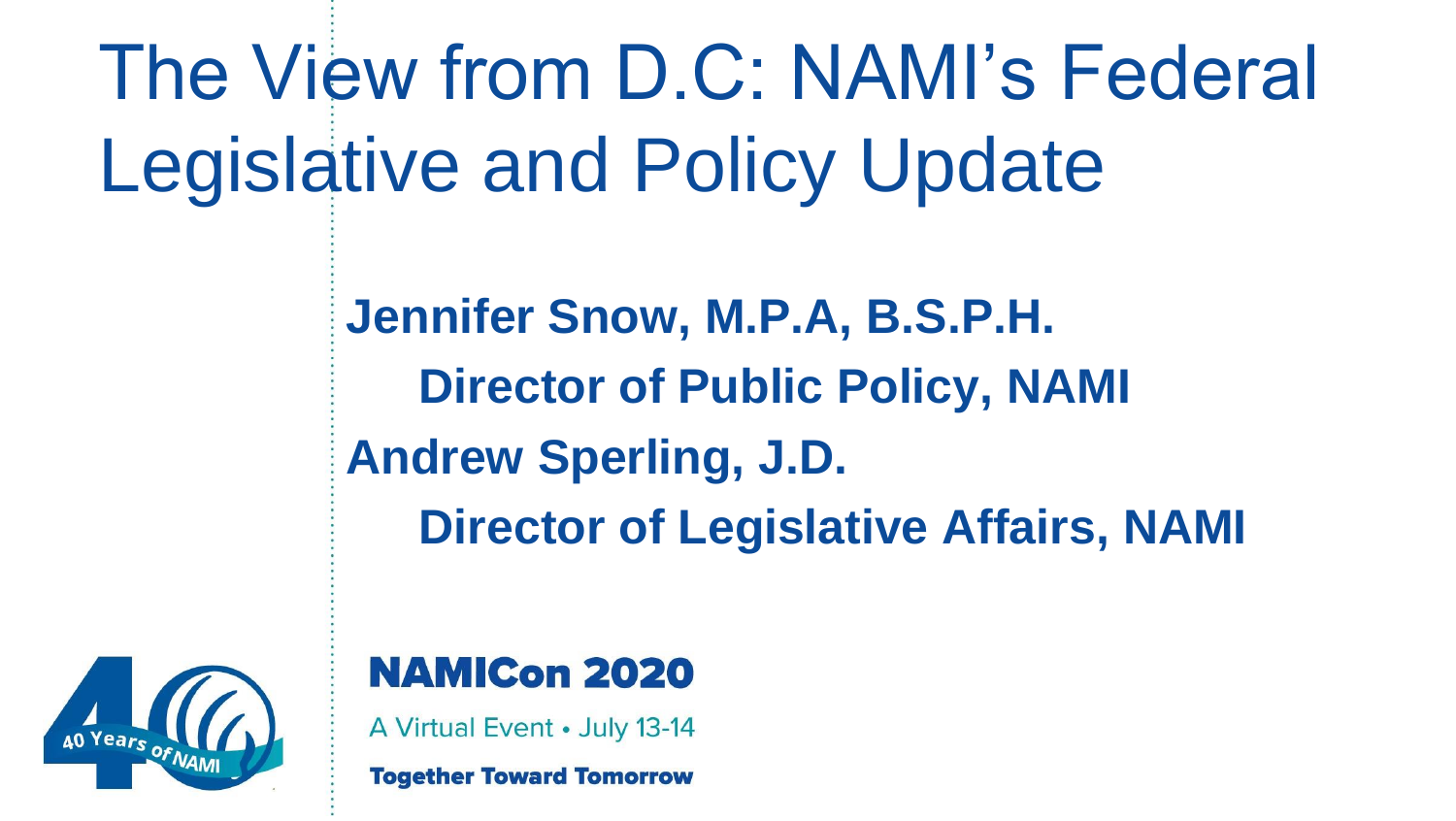### **Presentation Overview**

- **Legislative Action in 2020**
- **Administrative Action in 2020**
- **2020 Elections**

#### **Note: Content current as of June 24, 2020, we will provide updates when we move to the live part of the presentation**



**NAMICon 2020**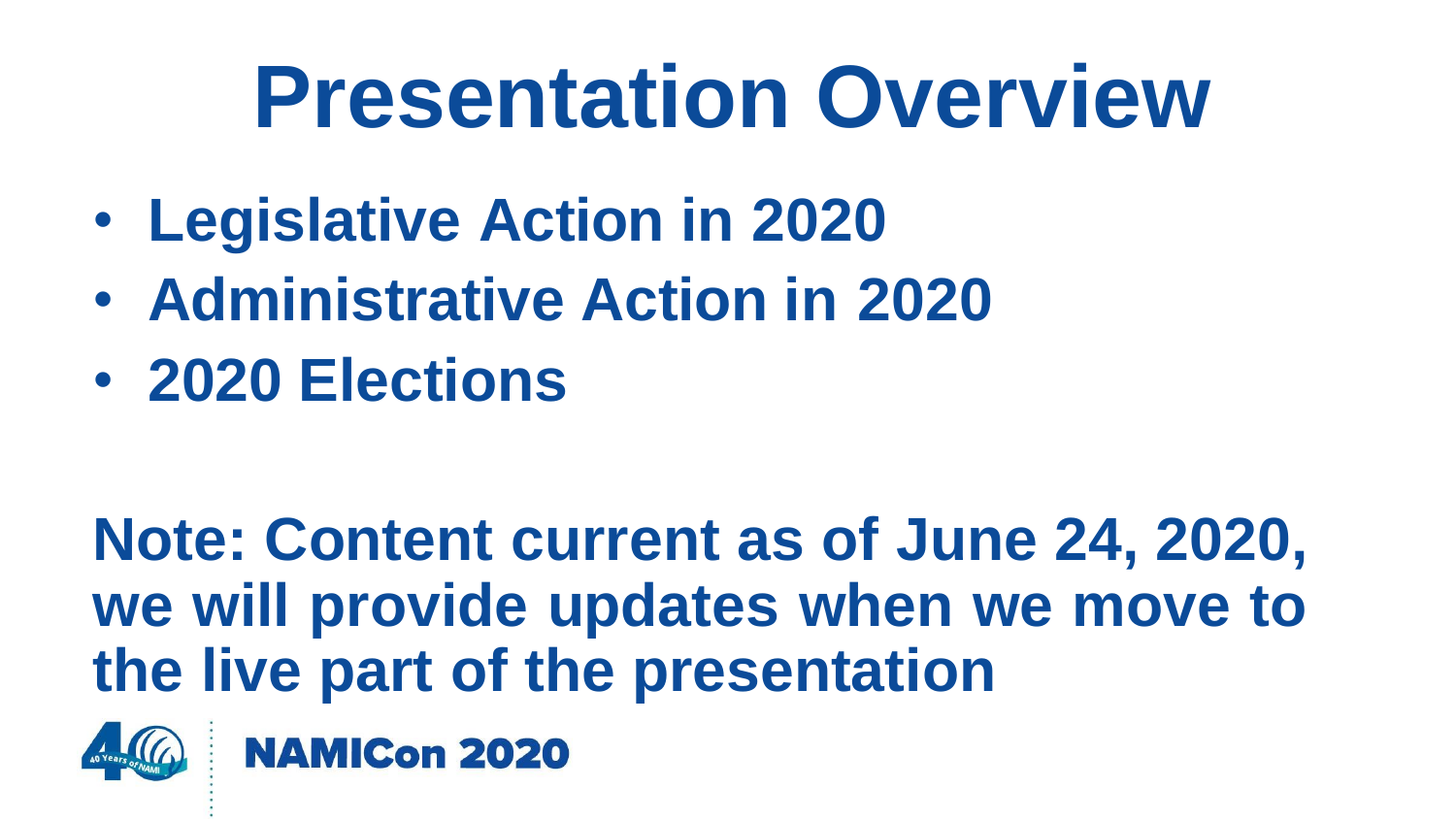## **COVID-19 Relief Legislation**

- **1. March 6 – CPRSA Act – \$8.3 billion**
- **2. March 18 – Families First – \$3.5 billion**
- **3. March 27 – CARES Act - \$2 trillion**

#### **4. TBD**

- April 24 House Passed HEROES Act \$3 trillion
- Senate unlikely to act on HEROES Act



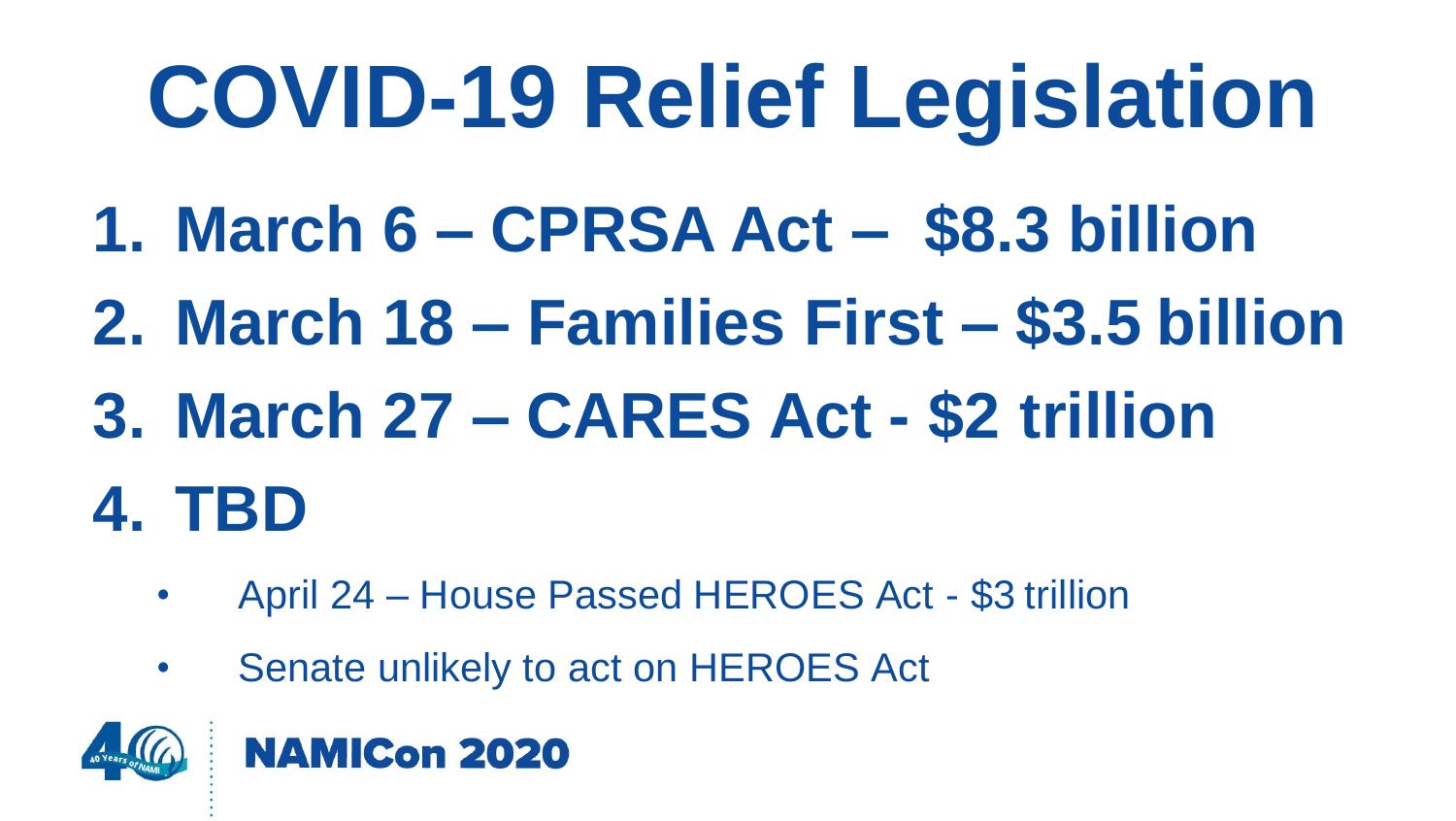#### **NAMI Priorities - Next Package**

"Since the start of COVID-19, I've been slowly falling into depression more and more. And you can't just snap out of mental health issues. They are illnesses just like any other illness."

-NAMI member in Tennessee

**ACT4MentalHealth** 



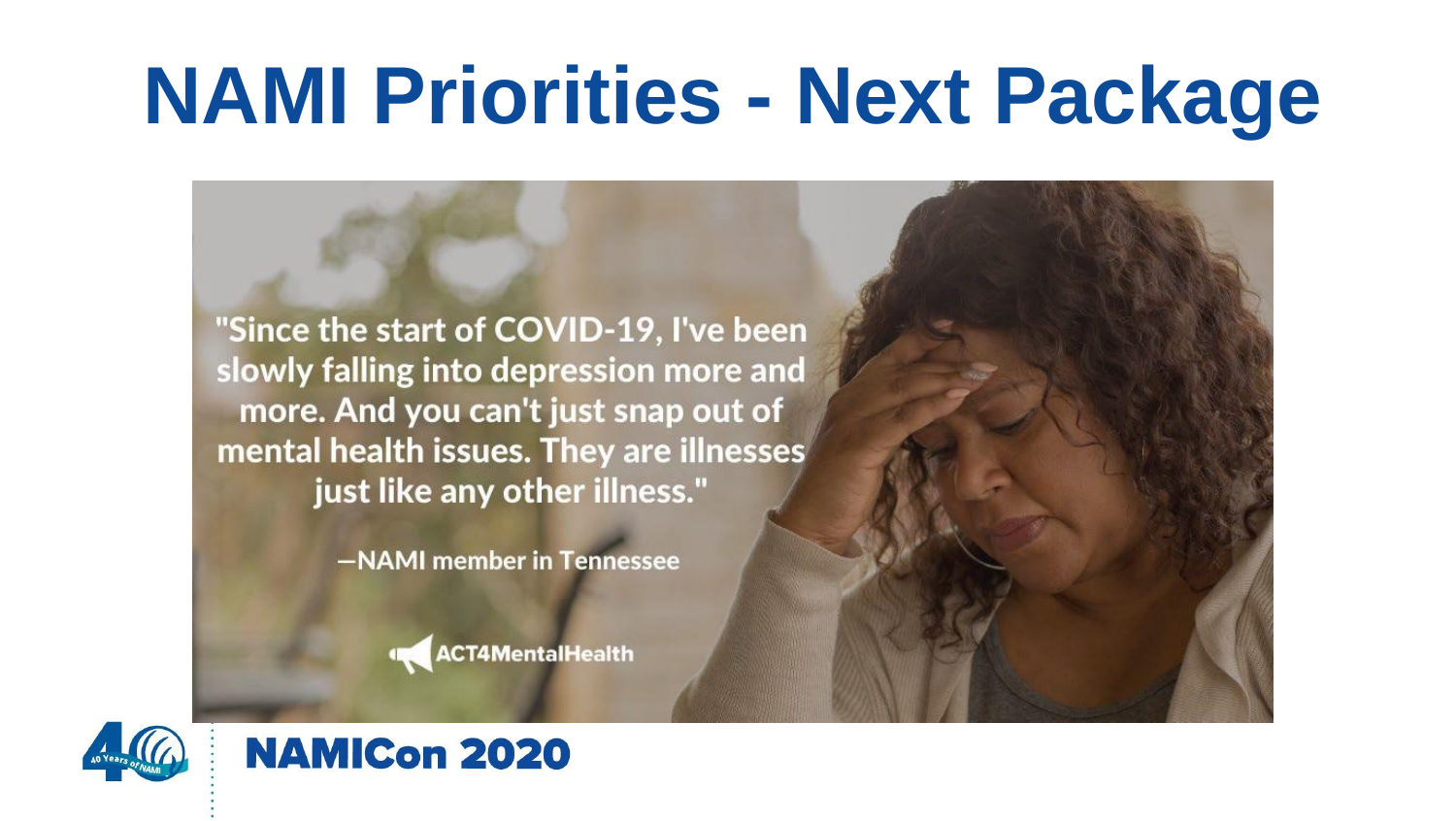### **NAMI Priorities - Next Package**

- **SAMHSA Block Grant**
- **FMAP Increase**
- **Medicaid Reentry Act**
- **Emergency Rental Assistance**
- **Provider Relief Fund**

**NAMICon 2020** 

• **Telehealth Flexibilities**

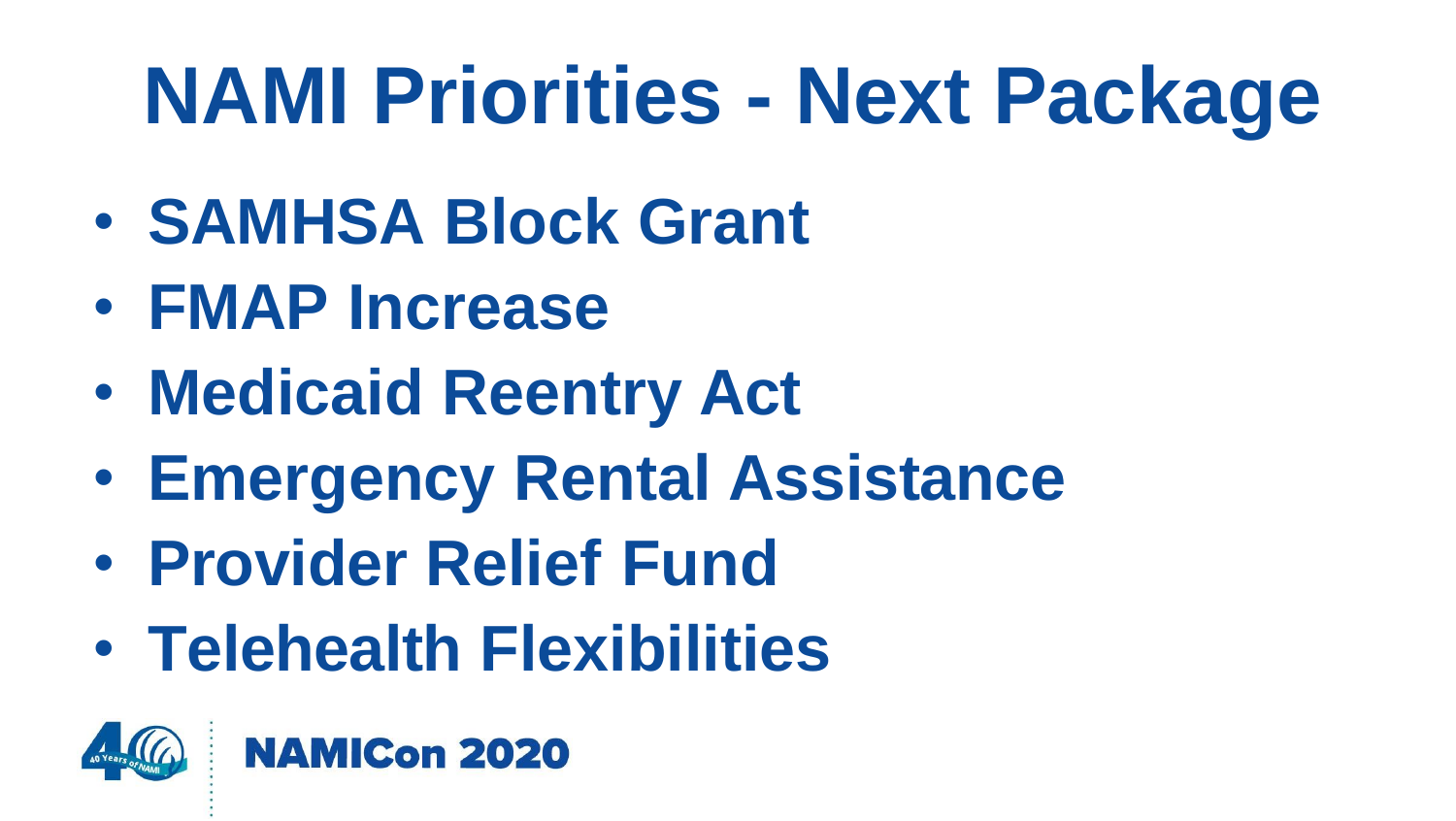## **9-8-8 Legislation**

- *National Suicide Hotline Designation Act*
- **Designate 9-8-8 the nationwide number for a suicide prevention and mental health crisis hotline**
- **Passed the Senate**
- **Advocacy in the House**

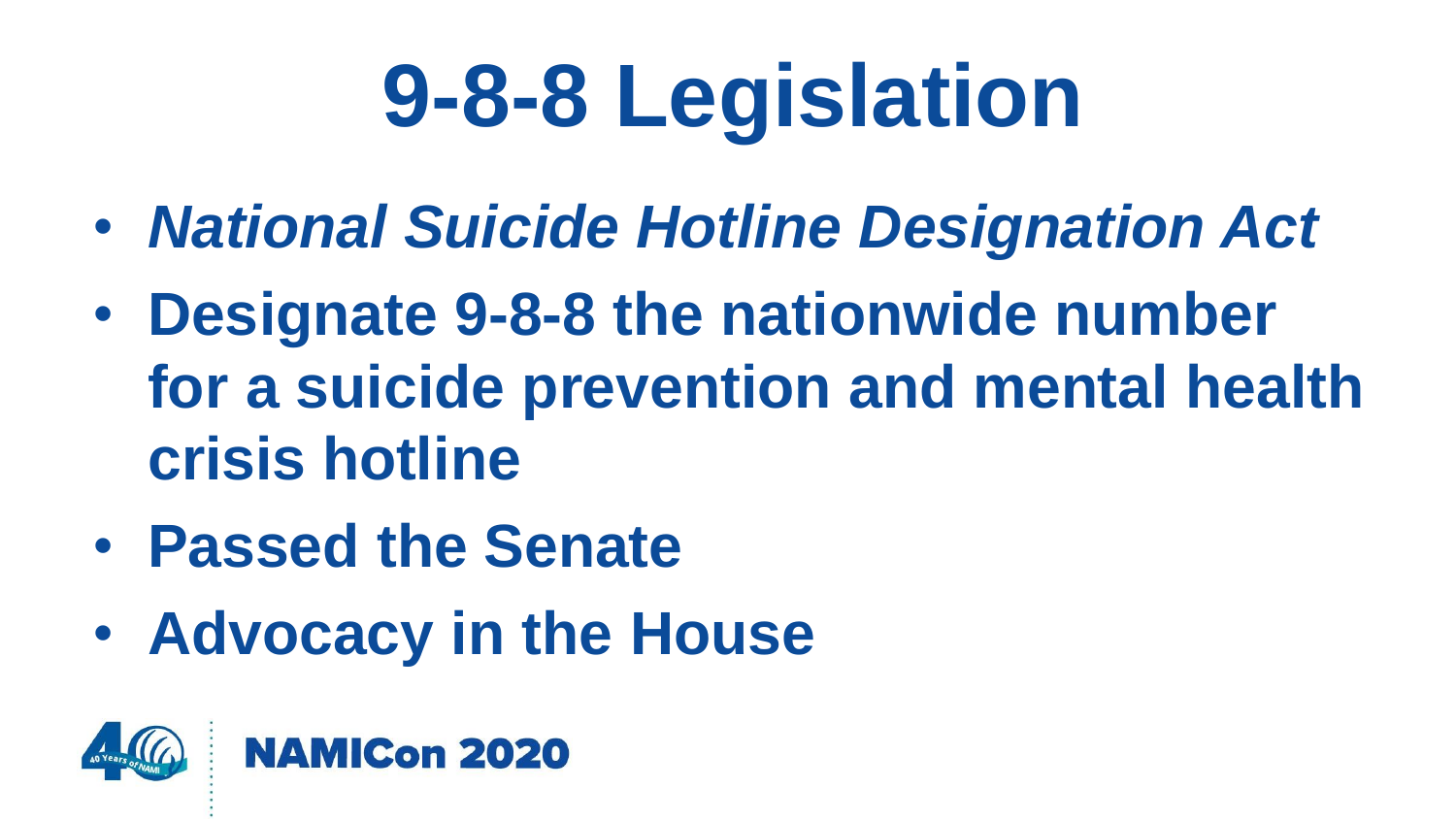## **9-8-8 Legislation**

#### During a crisis, every minute counts.





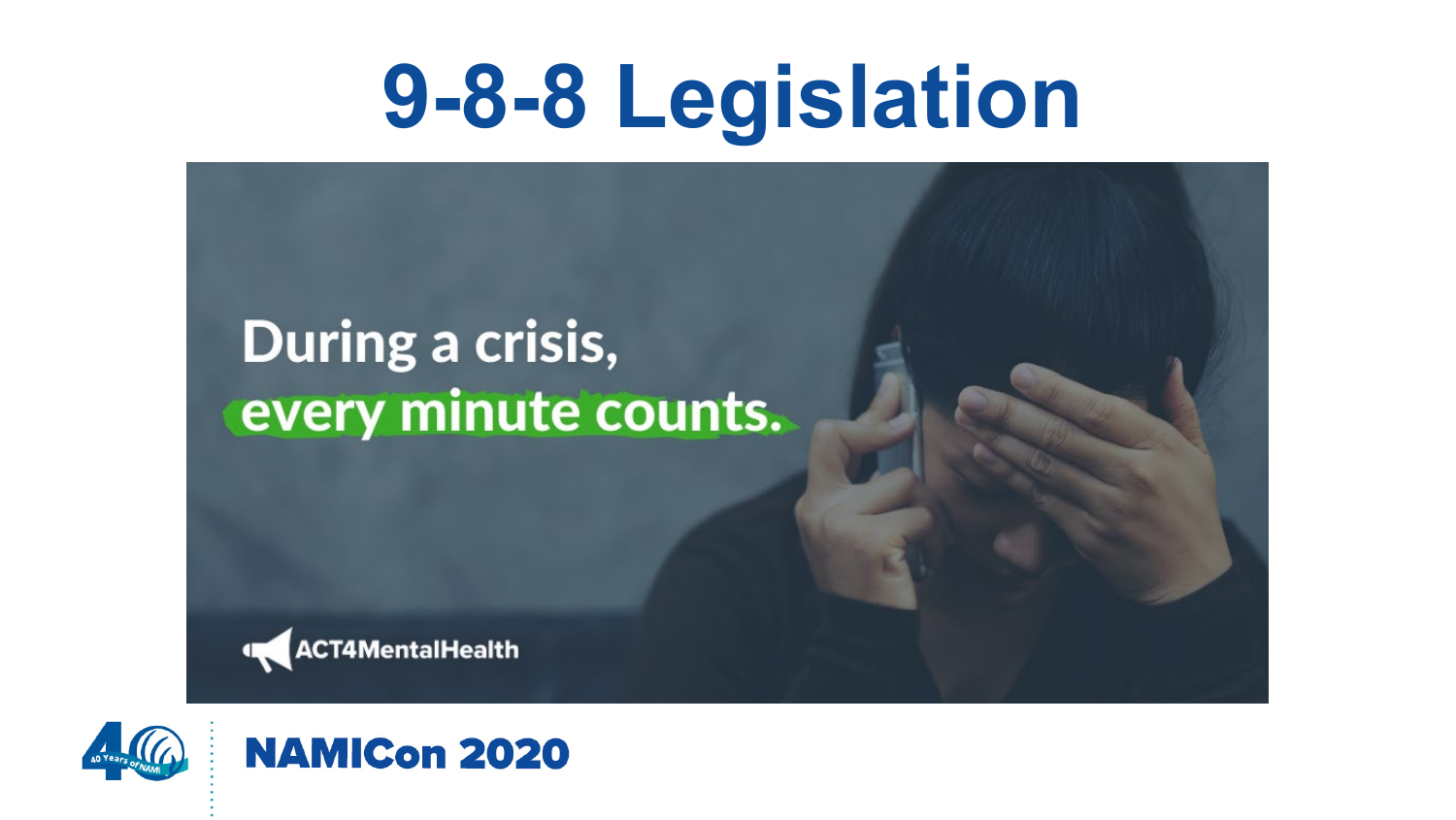## **FY 2021 Appropriations**

- **Labor, Health and Human Services (Labor-HHS)**
- **Veterans Affairs (Mil Con- VA)** • **Military Construction,**



• **Transportation, Housing & Urban Development (T-HUD)**

**NAMICon 2020** 

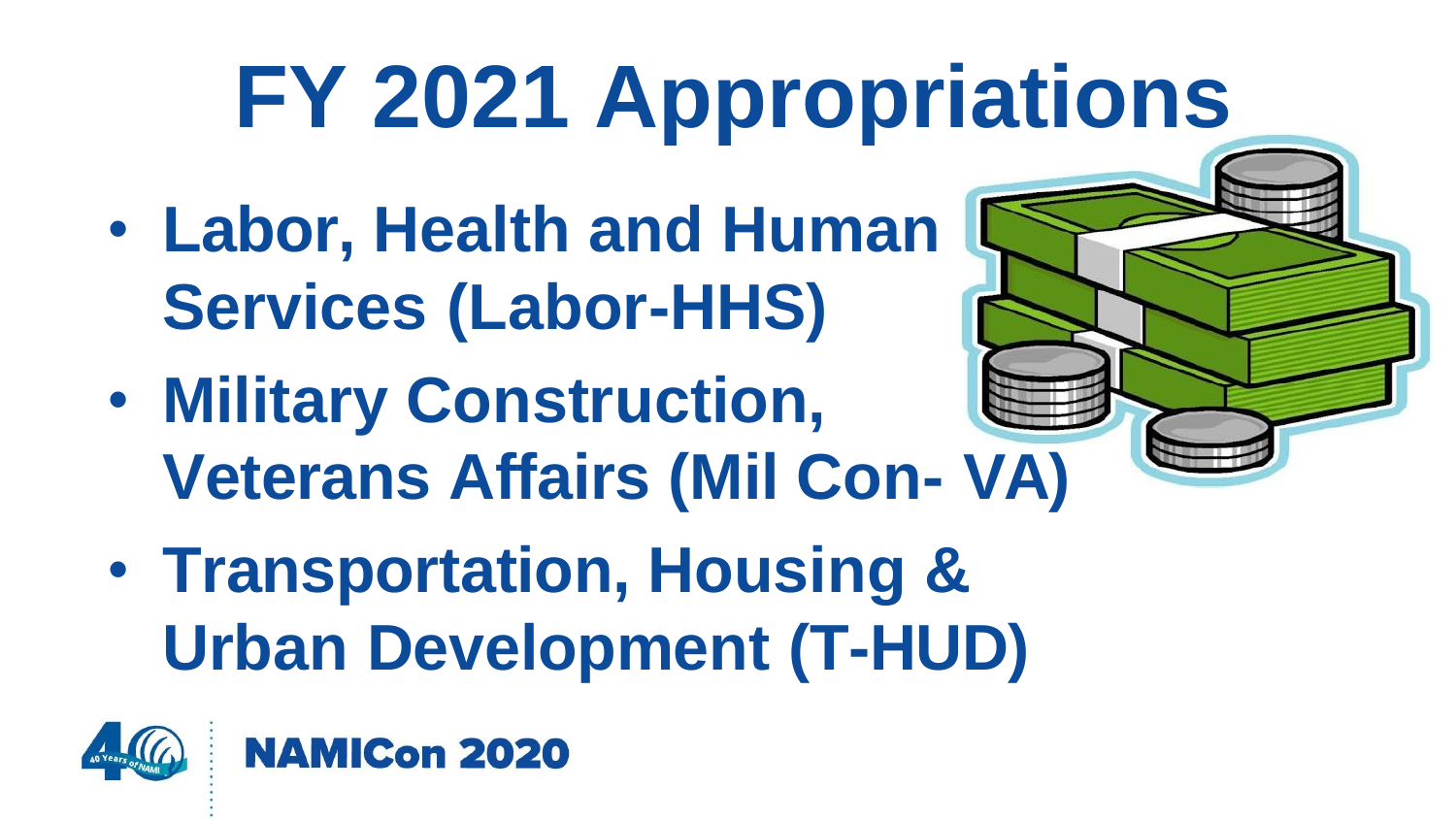## **HHS Distribution of COVID-19 Provider Relief Funds**

- **\$175 billion in Provider Relief Funds**
- **\$15 billion for Medicaid and CHIP providers**
- **Mental health providers largely left out**

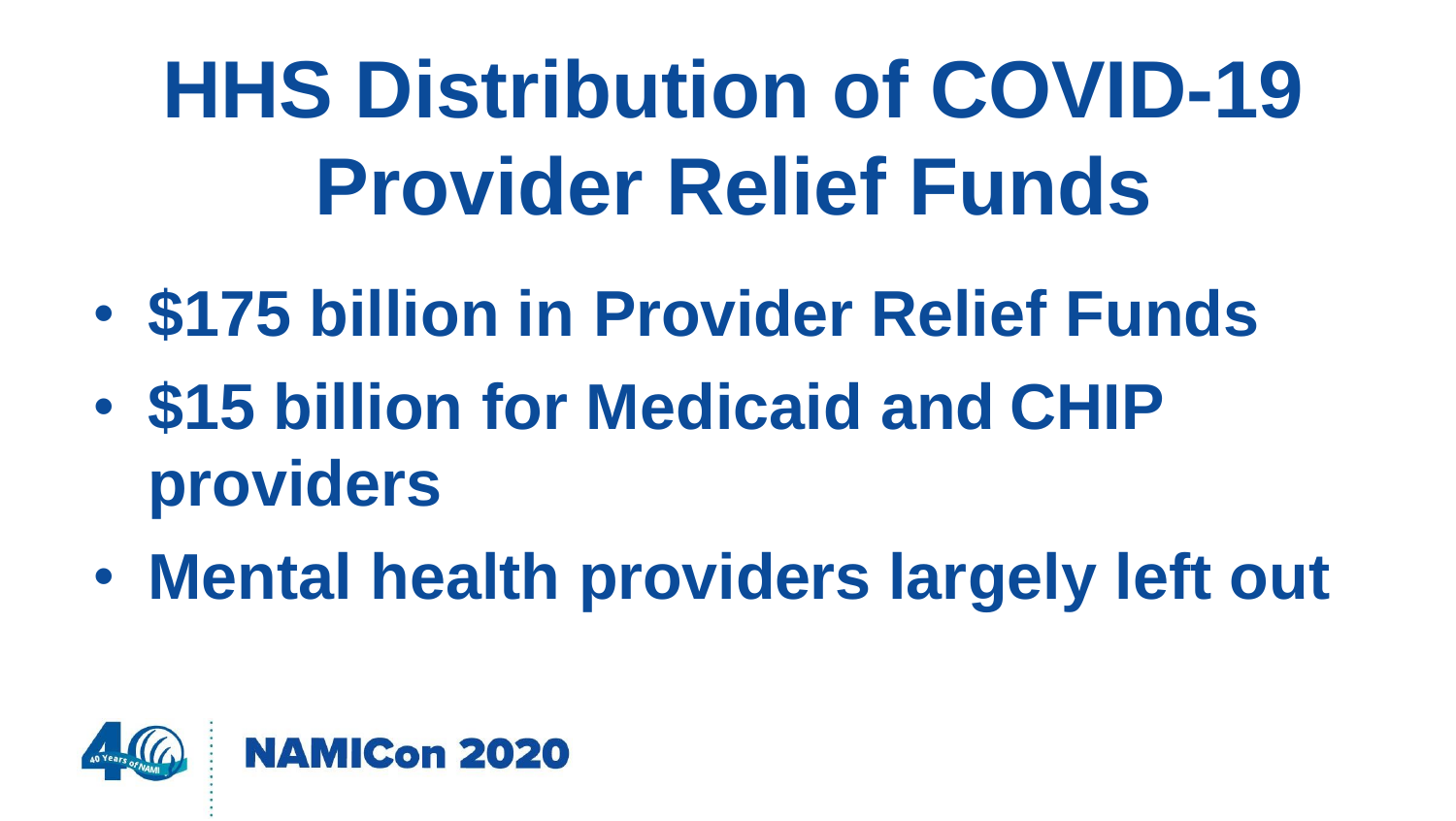## **COVID Telehealth Changes**

- **Widespread expansion of telehealth**
- **HIPAA adjustments**
- **Medicare allowed coverage for audioonly phone services same as in-person**
- **Advocacy to make changes permanent**

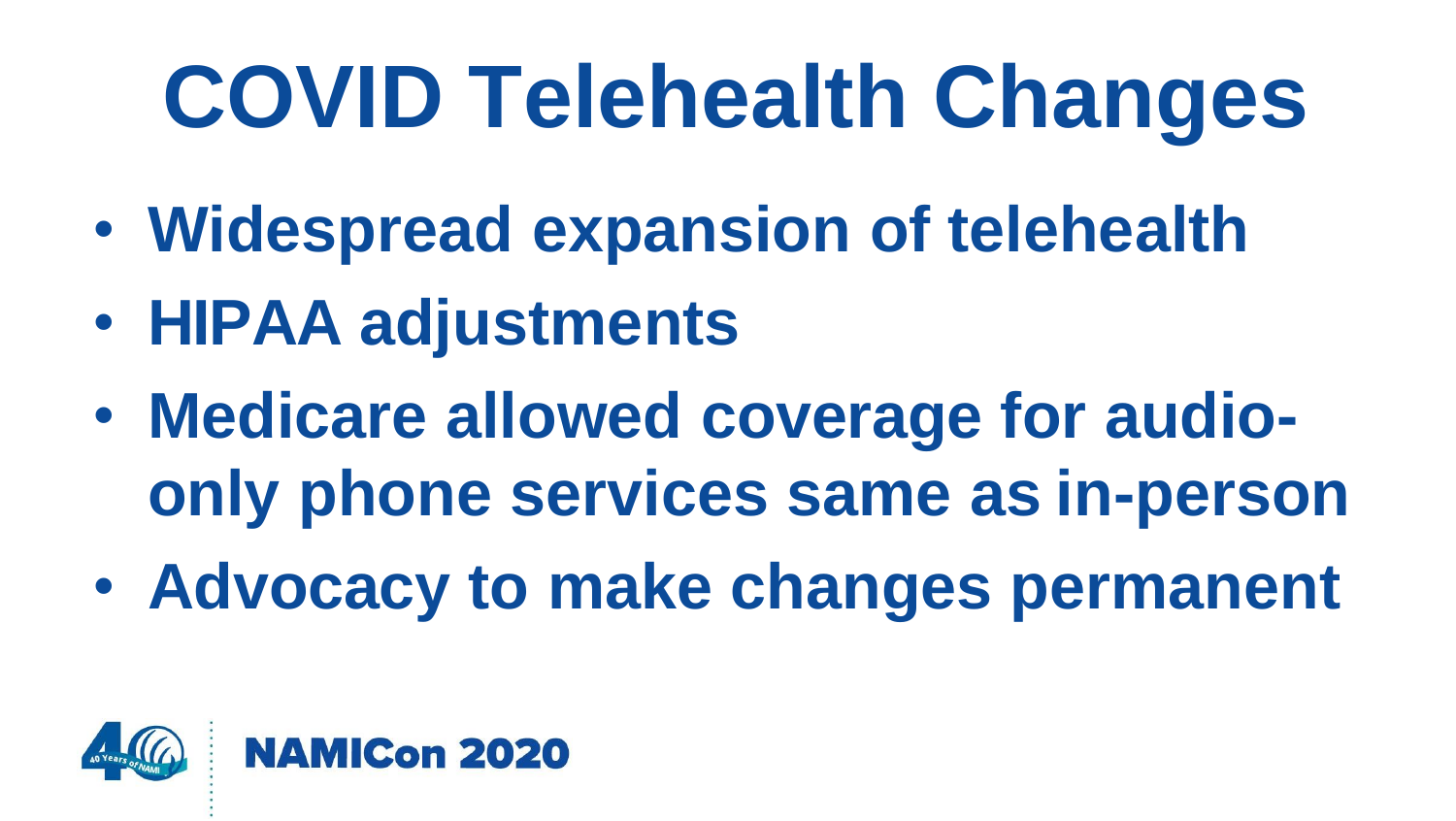## **Affordable Care Act – Legal Challenge**

- **Supreme Court will again rule on constitutionality**
- **Could have drastic implications**
- **House Bill**







Doug Mills/The New York Times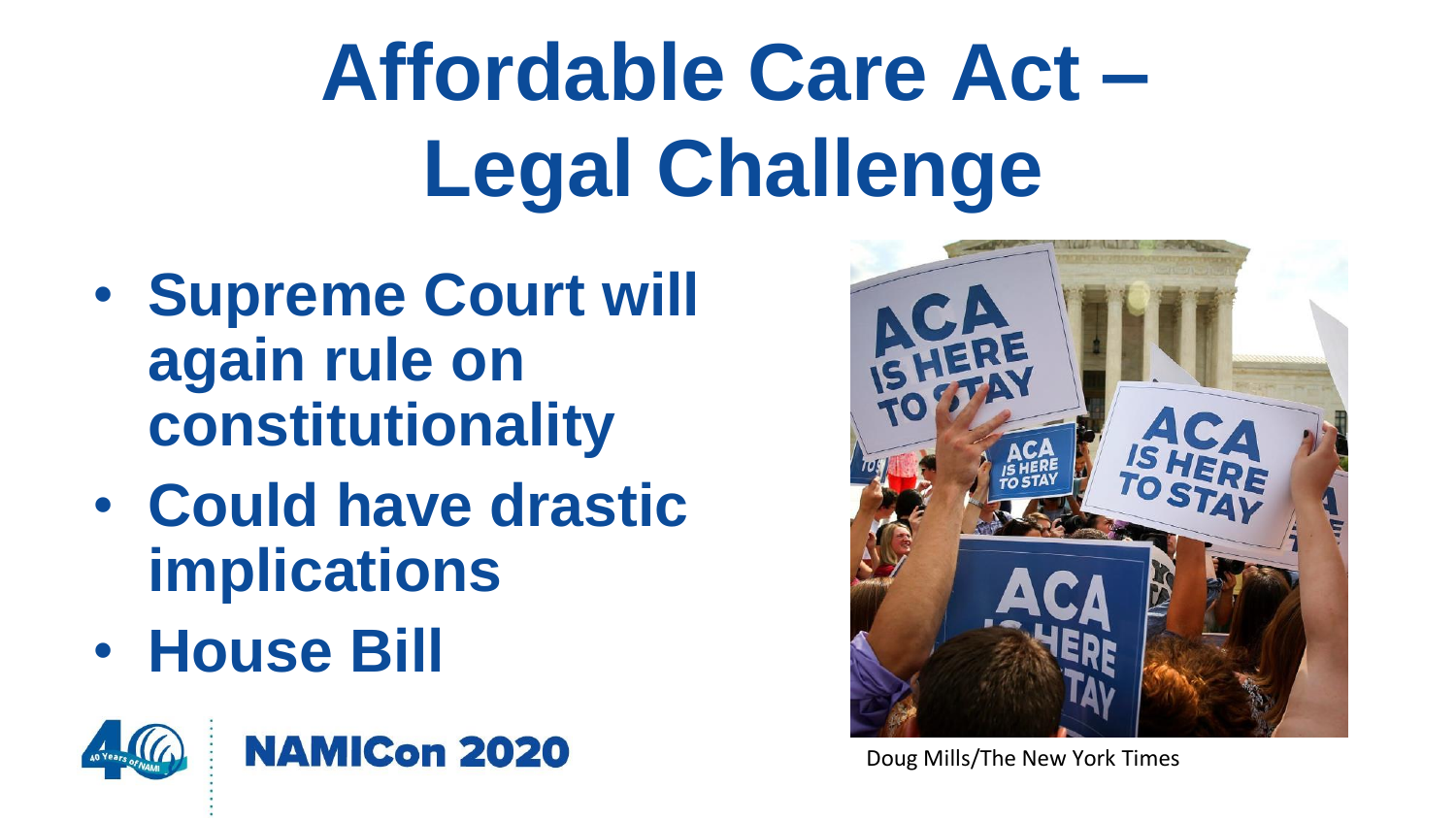### **Medicaid**

• **Block grant guidance issued**

# • **Work requirements invalidated**

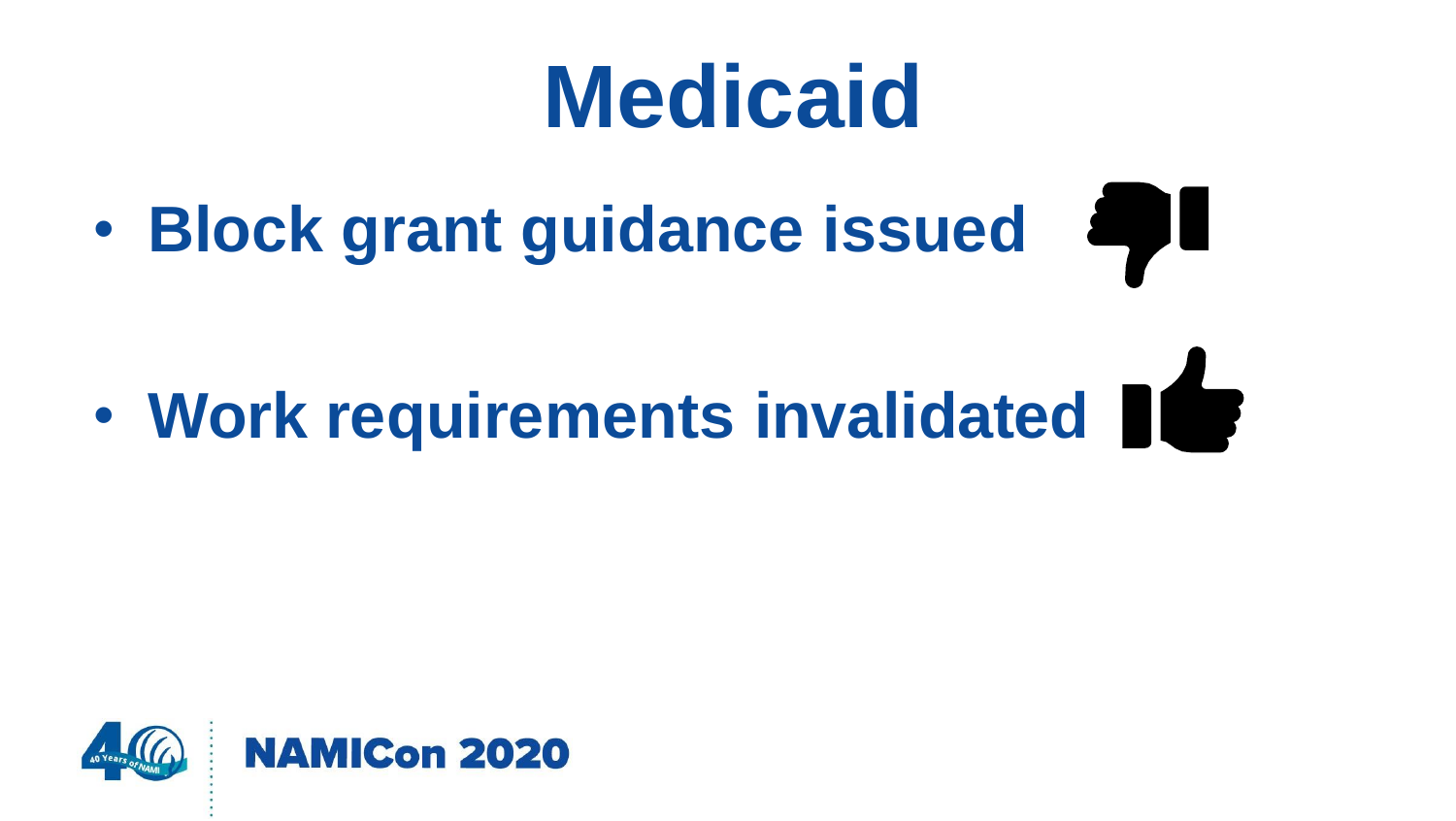## **Anti-Discrimination**

- **HHS rolls back anti-discrimination protections**
- **Supreme Court historic ruling on Title VII of the Civil Rights Act of 1964**

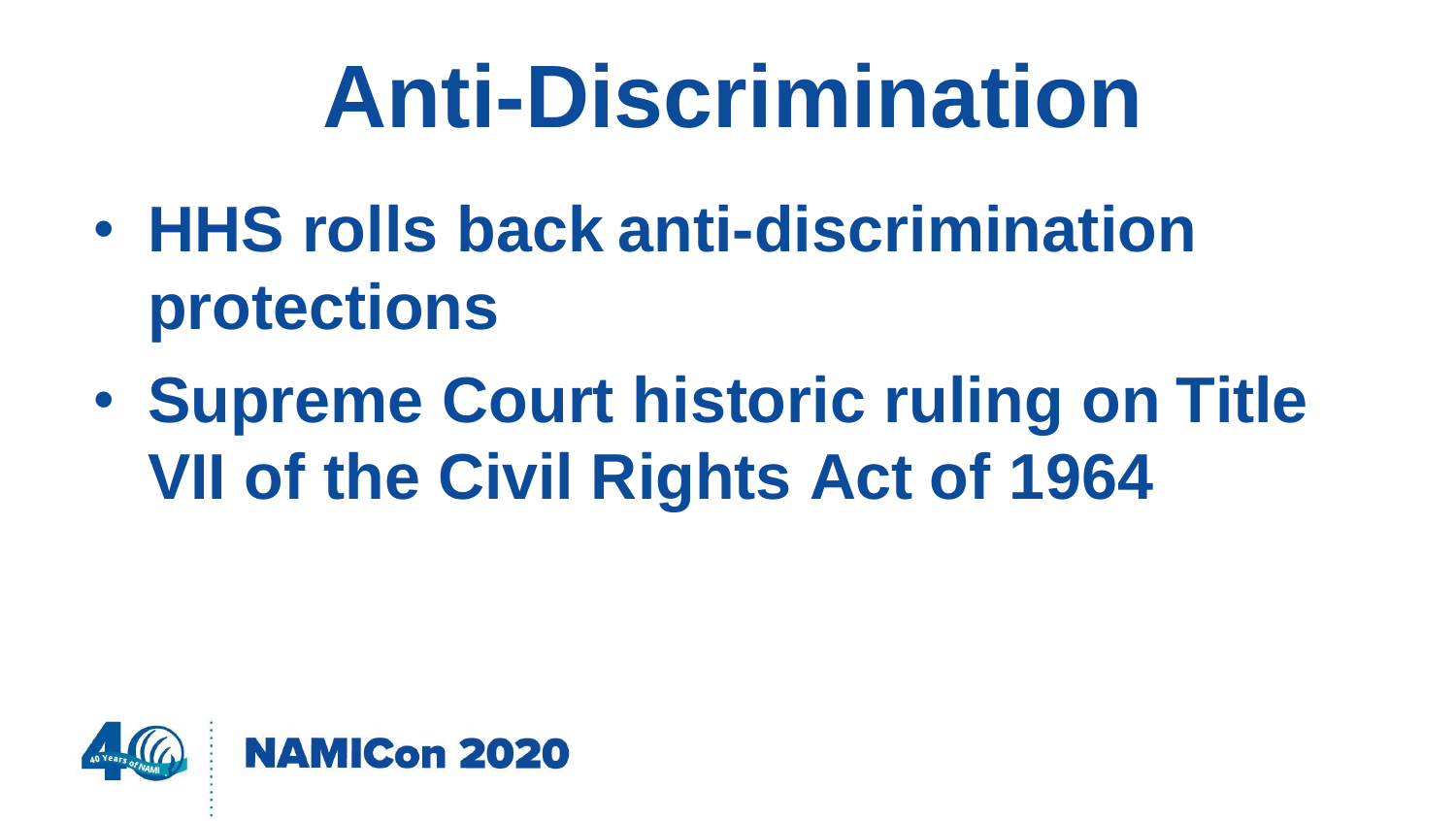#### **2020 Elections: #Vote4MentalHealth**





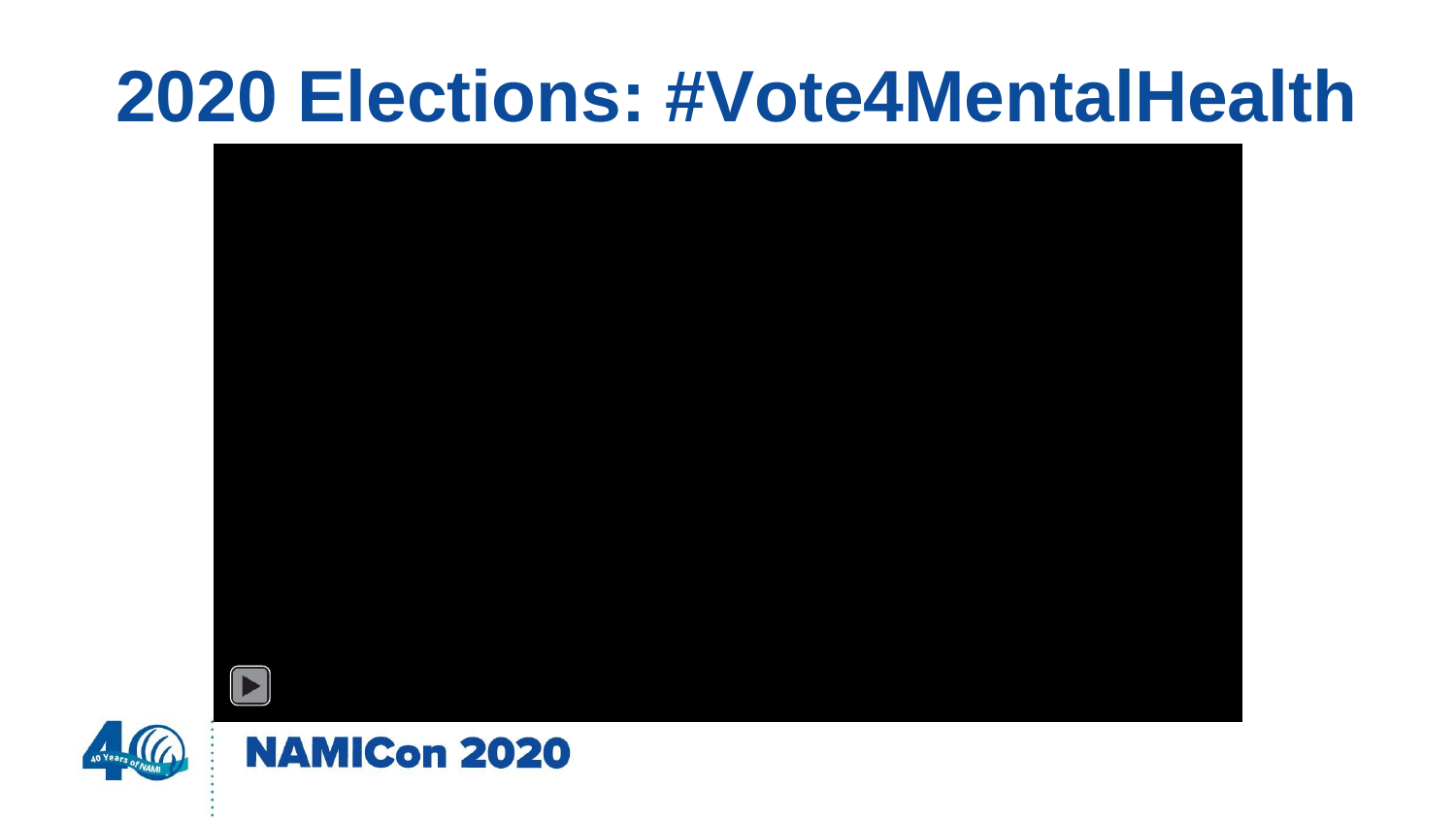### **2020 Elections & Your Advocacy**

• **Vote4MentalHealth: Take the Pledge** vote4mentalhealth.org

• **Sign up for Advocacy Alerts** [www.nami.org/takeaction](http://www.nami.org/takeaction)